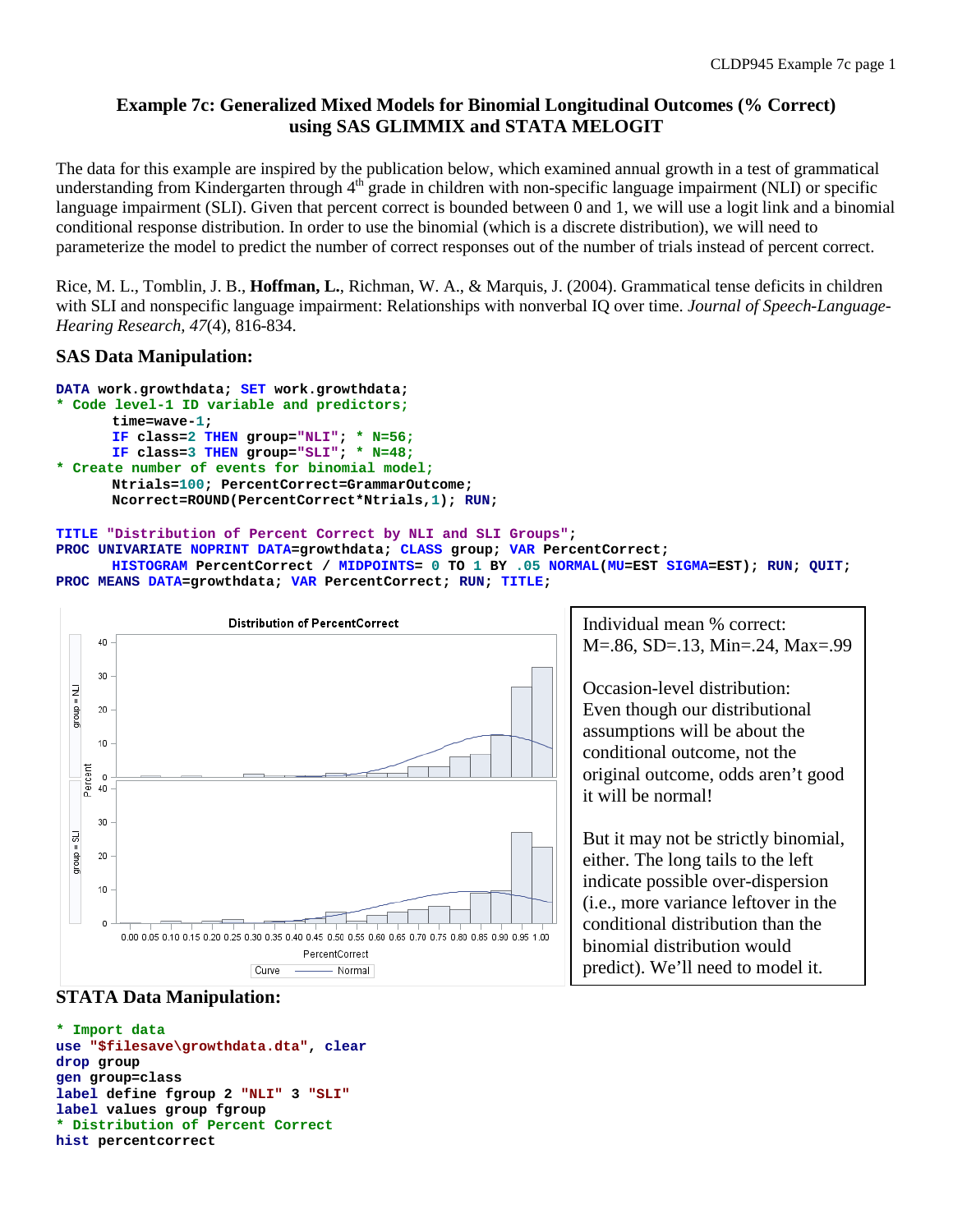# **1) Empty Means, Single-Level Model for % correct using DV = Events/Trials**

```
* STATA Empty Means, Single-Level Binomial Model
melogit ncorrect , binomial(ntrials), 
estat ic, n(104),
nlcom 1/(1+exp(-1*(_b[_cons]))) // intercept in probability
estimates store Fit1
TITLE "Empty Means Single-Level Model";
PROC GLIMMIX DATA=work.growthdata NOCLPRINT NAMELEN=100 METHOD=LAPLACE GRADIENT;
       CLASS ID group wave; 
       MODEL Ncorrect/Ntrials = / SOLUTION DDFM=BW LINK=LOGIT DIST=BINOMIAL;
       ESTIMATE "Intercept" intercept 1 / ILINK; * ILINK un-logits prediction;
RUN;
         Convergence criterion (GCONV=1E-8) satisfied.
                                                                 Note: I am using Laplace in SAS, which 
                                                                 ran faster than Quad. The opposite was 
                                                                 the case in STATA. Results are similar.
```

|                         | Fit Statistics           |          |
|-------------------------|--------------------------|----------|
| -2 Log Likelihood       |                          | 14444.36 |
|                         | AIC (smaller is better)  | 14446.36 |
|                         | AICC (smaller is better) | 14446.36 |
|                         | BIC (smaller is better)  | 14450.59 |
|                         | CAIC (smaller is better) | 14451.59 |
|                         | HQIC (smaller is better) | 14448.01 |
| Pearson Chi-Square      |                          | 14699.20 |
| Pearson Chi-Square / DF |                          | 28.94    |

Prob(y = 1) =  $\frac{\exp(1.8475)}{1 + \exp(1.847)}$  $\frac{1}{1 + \exp(1.8475)} = .8638$ To inverse link from logits to predicted % correct: The sample average probability of getting each item correct is .8638. But Chi-Square/ $DF > 1$ , indicating that this model has over-dispersion (too much variance, likely because we haven't incorporated time or the correlation among occasions from the same person).

Parameter Estimates

|           |          | Standard |     |           |          |              |          |
|-----------|----------|----------|-----|-----------|----------|--------------|----------|
| Effect    | Estimate | Error    | DF  | t Value   | Pr >  t  | Gradient     |          |
| Intercept | 1.8475   | 0.01294  | 507 | 142.81    | < 0.001  | $-1.04E - 8$ |          |
|           |          |          |     | Estimates |          |              | Standard |
|           |          | Standard |     |           |          |              | Error    |
| Label     | Estimate | Error    | DF  | t Value   | Pr >  t  | Mean         | Mean     |
| Intercept | 1.8475   | 0.01294  | 507 | 142.81    | < 0.0001 | 0.8638       | 0.001522 |

So even though we are modeling number of correct trials as the DV, the model is phrased to predict percent correct directly (as the conditional mean  $p$ , the probability that each trial  $= 1$ ).

## **2) Empty Means, Two-Level Random Intercept Model for % correct using DV = Events/Trials**

```
* STATA Empty Means, Two-Level Random Intercept Binomial Model
melogit ncorrect , || id: , covariance(unstructured) binomial(ntrials), 
estat ic, n(104),
estat icc, \frac{1}{2} and \frac{1}{2} and \frac{1}{2} and \frac{1}{2} are \frac{1}{2} and \frac{1}{2} and \frac{1}{2} are \frac{1}{2} and \frac{1}{2} are \frac{1}{2} and \frac{1}{2} are \frac{1}{2} and \frac{1}{2} are \frac{1}{2} and \frac{1}{2} are nlcom 1/(1+exp(-1*(_b[_cons]))) // intercept in probability
estimates store Fit2 // save fit stats<br>1rtest Fit2 Fit1 // LRT for random
                                             1/ LRT for random intercept variance
TITLE "SAS Empty Means, Two-Level Random Intercept Binomial Model";
PROC GLIMMIX DATA=work.growthdata NOCLPRINT NAMELEN=100 METHOD=LAPLACE GRADIENT;
         CLASS ID group wave; 
         MODEL Ncorrect/Ntrials = / SOLUTION DDFM=BW LINK=LOGIT DIST=BINOMIAL;
         RANDOM INTERCEPT / TYPE=UN SUBJECT=ID; * Level-2 subject random intercept;<br>ESTIMATE "Intercept" intercept 1 / ILINK; * ILINK un-logits prediction;
         ESTIMATE "Intercept" intercept 1 \prime ILINK; COVTEST "Need Random Intercept?" 0;
                                                                        * Test if random intercept is needed;
RUN;
            Convergence criterion (GCONV=1E-8) satisfied.
           Fit Statistics
-2 Log Likelihood 9304.03
                                                                       COVTEST tests the change in fit if the G matrix 
                                                                       parameters labeled as 0 were removed from the model.
```

```
AIC (smaller is better) 9308.03
```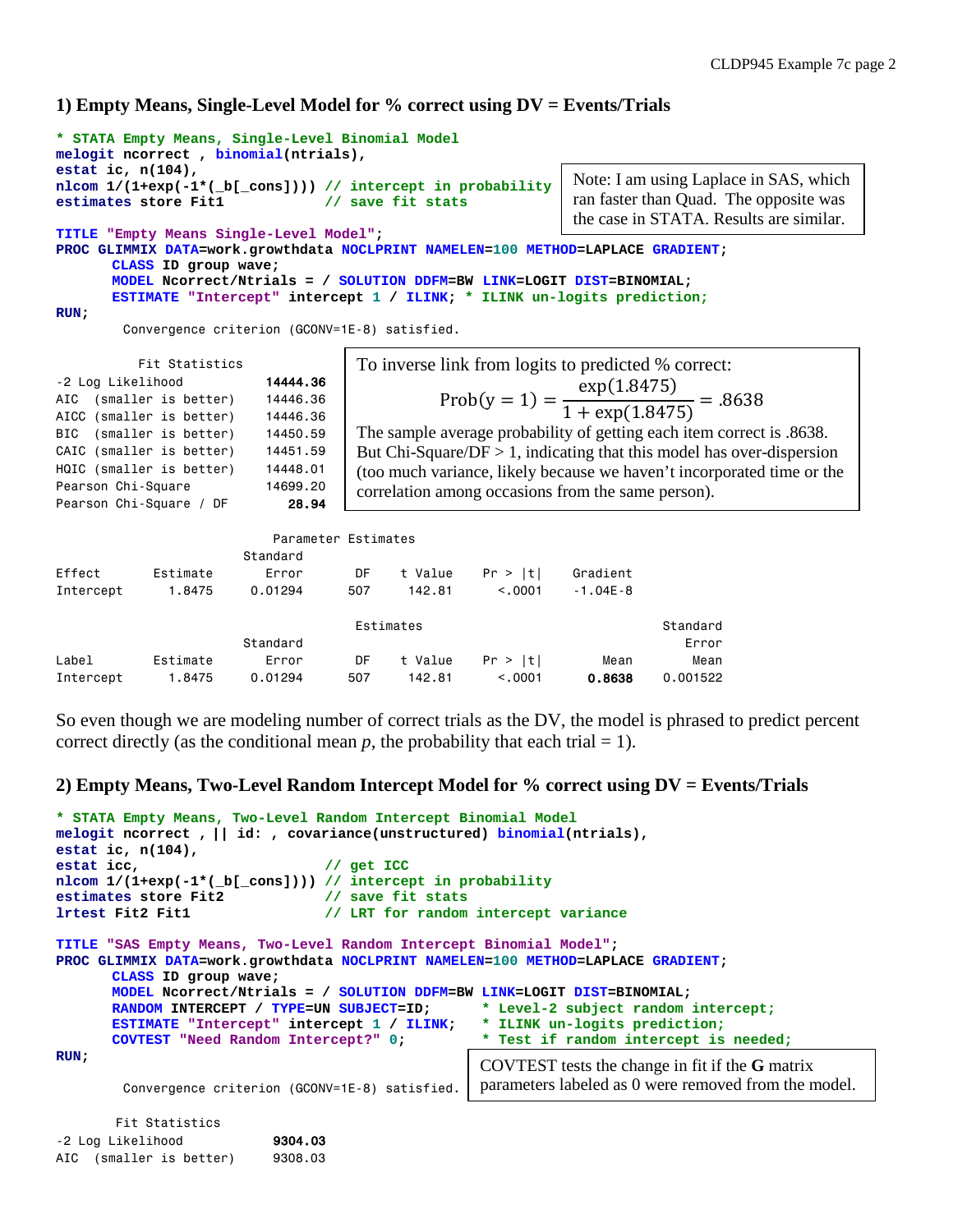|                        | AICC (smaller is better)                                                    | 9308.06                                              |                                                           |                      |                     |                |                                                                                                                                              |                                                                                                                  |
|------------------------|-----------------------------------------------------------------------------|------------------------------------------------------|-----------------------------------------------------------|----------------------|---------------------|----------------|----------------------------------------------------------------------------------------------------------------------------------------------|------------------------------------------------------------------------------------------------------------------|
| <b>BIC</b>             | (smaller is better)<br>CAIC (smaller is better)<br>HQIC (smaller is better) | 9313.32<br>9315.32<br>9310.18                        |                                                           |                      |                     |                | $ICC = \frac{0.9647}{0.9647 + 3.29} = .2268$                                                                                                 | The ICC for the correlation of occasions within a person:                                                        |
| Pearson Chi-Square     | -2 log L(Ncorrect   r. effects)<br>Pearson Chi-Square / DF                  | Fit Statistics for Conditional Distribution          | 8819.39<br>7083.43<br>13.94                               |                      |                     |                | ChiSquare/DF $> 1$ , so this model still has over-                                                                                           | dispersion (too much variance, which is to be expected<br>given that no time information has yet been included). |
| Cov<br>Parm<br>UN(1,1) | Subject<br>ID                                                               | Covariance Parameter Estimates<br>Estimate<br>0.9647 | Standard<br>Error<br>0.1394                               | Gradient<br>$-0.001$ |                     |                | The fixed intercept is not the same as in the<br>previous single-level model because it is now<br>conditional on the random intercept (i.e., |                                                                                                                  |
| Effect                 | Estimate                                                                    | Standard                                             | Solutions for Fixed Effects<br>DF                         | t Value              |                     | Gradient       | expected % correct for someone with $U_{0i} = 0$ ).                                                                                          |                                                                                                                  |
| Intercept              | 2.1572                                                                      | Error<br>0.09787                                     | 103                                                       | 22.04                | Pr >  t <br>< 0.001 | $-0.00015$     |                                                                                                                                              |                                                                                                                  |
|                        |                                                                             | Standard                                             | Estimates                                                 |                      |                     |                | Standard<br>Error                                                                                                                            |                                                                                                                  |
| Label<br>Intercept     | Estimate<br>2.1572                                                          | Error<br>0.09787                                     | <b>DF</b><br>103                                          | t Value<br>22.04     | Pr >  t <br>< 0.001 | Mean<br>0.8963 | Mean<br>0.009093                                                                                                                             |                                                                                                                  |
|                        |                                                                             |                                                      | Tests of Covariance Parameters<br>Based on the Likelihood |                      |                     |                |                                                                                                                                              |                                                                                                                  |
| Label                  |                                                                             | DF                                                   | -2 Log Like                                               | ChiSq                | Pr > Chisq          | Note           |                                                                                                                                              |                                                                                                                  |
|                        | Need Random Intercept?                                                      |                                                      | 14444                                                     | 5140.32              |                     | < 0.0001<br>ΜI |                                                                                                                                              |                                                                                                                  |
|                        |                                                                             |                                                      | MI: P-value based on a mixture of chi-squares.            |                      |                     |                |                                                                                                                                              |                                                                                                                  |

Random intercept 95% confidence interval in logits  $= 2.1572 \pm 1.96*$  SQRT(0.9647)  $= 0.232$  to 4.0823, which translates to predicted individual mean probabilities of getting an item correct of .558 to .983.

## **3) Empty Means, Two-Level Random Intercept Model with Additive Level-1 Over-Dispersion**

```
* STATA Empty Means, Two-Level Random Intercept Binomial Model + Over-dispersion
melogit ncorrect , || id: , covariance(unstructured) || case: , binomial(ntrials), 
estat ic, n(104),
                               estat icc, // get ICC
nlcom 1/(1+exp(-1*(_b[_cons]))) // intercept in probability
estimates store Fit3 // save fit stats
lrtest Fit3 Fit2 // LRT for over-dispersion
TITLE "SAS Empty Means, Two-Level Random Intercept Binomial Model + Over-dispersion";
PROC GLIMMIX DATA=work.growthdata NOCLPRINT NAMELEN=100 METHOD=LAPLACE GRADIENT;
      CLASS ID group wave; 
      MODEL Ncorrect/Ntrials = / SOLUTION DDFM=BW LINK=LOGIT DIST=BINOMIAL;
      RANDOM INTERCEPT / TYPE=UN SUBJECT=ID; * Level-2 subject random intercept;
      RANDOM INTERCEPT / TYPE=VC SUBJECT=wave*ID; * Additive level-1 over-dispersion;
      ESTIMATE "Intercept" intercept 1 / ILINK; * ILINK un-logits prediction;
      COVTEST "Need Overdispersion?" . 0; * Test if over-dispersion is needed;
RUN;
        Convergence criterion (GCONV=1E-8) satisfied.
From the log: NOTE: At least one element of the gradient is greater than 1e-3. 
          Fit Statistics
-2 Log Likelihood 3547.54
AIC (smaller is better) 3553.54
AICC (smaller is better) 3553.59
BIC (smaller is better) 3561.47
CAIC (smaller is better) 3564.47
```
HQIC (smaller is better) 3556.75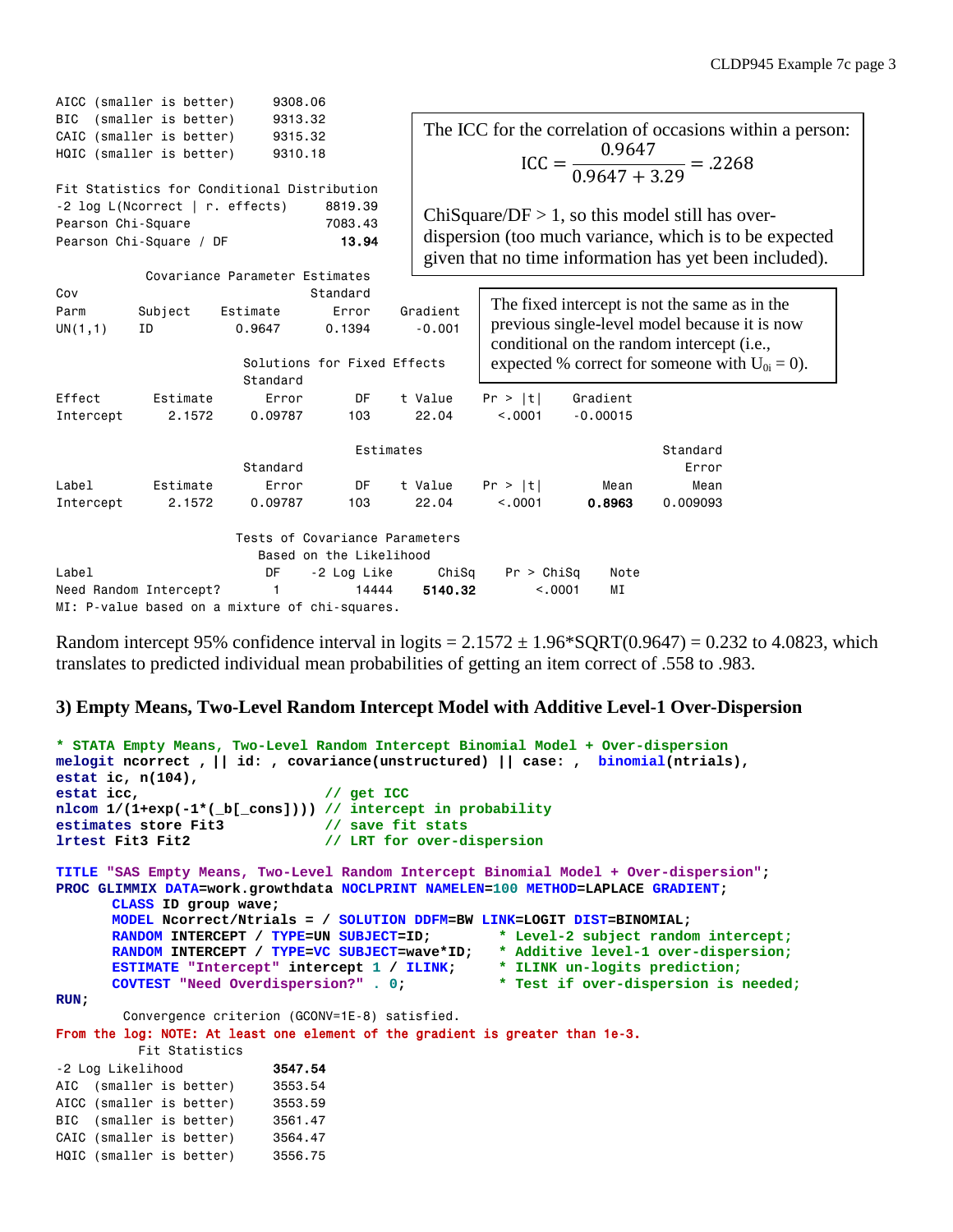|                             | Fit Statistics for Conditional Distribution |                                |                                         |            |                                       |            |          |                                                       |  |
|-----------------------------|---------------------------------------------|--------------------------------|-----------------------------------------|------------|---------------------------------------|------------|----------|-------------------------------------------------------|--|
|                             | -2 log L(Ncorrect   r. effects)             |                                | 1643.23                                 |            | Over-dispersion has successfully been |            |          |                                                       |  |
| Pearson Chi-Square<br>81.02 |                                             |                                | modeled $(< 1)$ ! Now we should be able |            |                                       |            |          |                                                       |  |
|                             | Pearson Chi-Square / DF                     |                                | 0.16                                    |            | to have more faith in our results.    |            |          |                                                       |  |
|                             |                                             | Covariance Parameter Estimates | Standard                                |            |                                       |            |          | The new ICC for the correlation of occasions within a |  |
| Cov Parm                    | Subject                                     | Estimate                       | Error                                   | Gradient   |                                       |            |          |                                                       |  |
| UN(1,1)                     | ID                                          | 1.0104                         | 0.2642                                  | 0.002304   |                                       |            |          | person after accounting for over-dispersion:          |  |
| Intercept                   | ID*wave                                     | 3.6173                         | 0.3547                                  | $-0.00004$ |                                       |            |          | $ICC = \frac{1.0104}{1.0104 + 3.6173 + 3.29} = .1276$ |  |
|                             |                                             |                                | Solutions for Fixed Effects             |            |                                       |            |          |                                                       |  |
|                             |                                             | Standard                       |                                         |            |                                       |            |          |                                                       |  |
| Effect                      | Estimate                                    | Error                          | DF.                                     | t Value    | Pr >  t                               | Gradient   |          |                                                       |  |
| Intercept                   | 2.9811                                      | 0.1379                         | 91                                      | 21.61      | < 0.001                               | $-0.00321$ |          |                                                       |  |
|                             |                                             |                                | Estimates                               |            |                                       |            |          |                                                       |  |
|                             |                                             |                                |                                         |            |                                       |            | Standard |                                                       |  |
|                             |                                             | Standard                       |                                         |            |                                       |            | Error    |                                                       |  |
| Label                       | Estimate                                    | Error                          | DF                                      | t Value    | Pr >  t                               | Mean       | Mean     |                                                       |  |
| Intercept                   | 2.9811                                      | 0.1379                         | 91                                      | 21.61      | < 0.001                               | 0.9517     | 0.006339 |                                                       |  |
|                             |                                             |                                | Tests of Covariance Parameters          |            |                                       |            |          |                                                       |  |
|                             |                                             |                                | Based on the Likelihood                 |            |                                       |            |          |                                                       |  |
| Label                       |                                             | DF                             | -2 Log Like                             | ChiSq      | Pr > Chisq                            | Note       |          |                                                       |  |
| Need Over-dispersion?       |                                             | $\mathbf{1}$                   | 9304.43                                 | 5756.89    | < 0.001                               | ΜI         |          |                                                       |  |

Random intercept 95% confidence interval in logits  $= 2.9811 \pm 1.96***SQRT**(1.0104) = 1.011$  to 4.951, which translates to predicted individual mean probabilities of getting an item correct of .733 to .993.

### **3) Add Saturated Means by Wave**

```
* STATA Empty Means, Two-Level Random Intercept Binomial Model with Over-dispersion
melogit ncorrect , || id: , covariance(unstructured) || case: , binomial(ntrials), 
estat ic, n(104),
                                    estat icc, // get ICC
nlcom 1/(1+exp(-1*(_b[_cons]))) // intercept in probability
estimates store Fit3<br>lrtest Fit3 Fit2
                                    lrtest Fit3 Fit2 // LRT for over-dispersion
TITLE "SAS Saturated Wave Means, Two-Level Random Intercept + Over-Dispersion";
PROC GLIMMIX DATA=work.growthdata NOCLPRINT NAMELEN=100 METHOD=LAPLACE GRADIENT;
       CLASS ID group wave; 
       MODEL Ncorrect/Ntrials = wave / SOLUTION DDFM=BW LINK=LOGIT DIST=BINOMIAL;
       RANDOM INTERCEPT / TYPE=UN SUBJECT=ID;<br>RANDOM INTERCEPT / TYPE=VC SUBJECT=wave*ID;
                                                          * Additive level-1 over-dispersion;<br>JOIN); * Plot in logits;
       LSMEANS wave / DIFF=ALL PLOT=MEANPLOT(CLBAND JOIN);
       LSMEANS wave / ILINK PLOT=MEANPLOT(CLBAND JOIN ILINK); * Plot in prob;
RUN;
          Convergence criterion (GCONV=1E-8) satisfied.
From the log: NOTE: At least one element of the gradient is greater than 1e-3.
```
 Fit Statistics -2 Log Likelihood 3245.53 AIC (smaller is better) 3259.53 AICC (smaller is better) 3259.75 BIC (smaller is better) 3278.04 CAIC (smaller is better) 3285.04 HQIC (smaller is better) 3267.03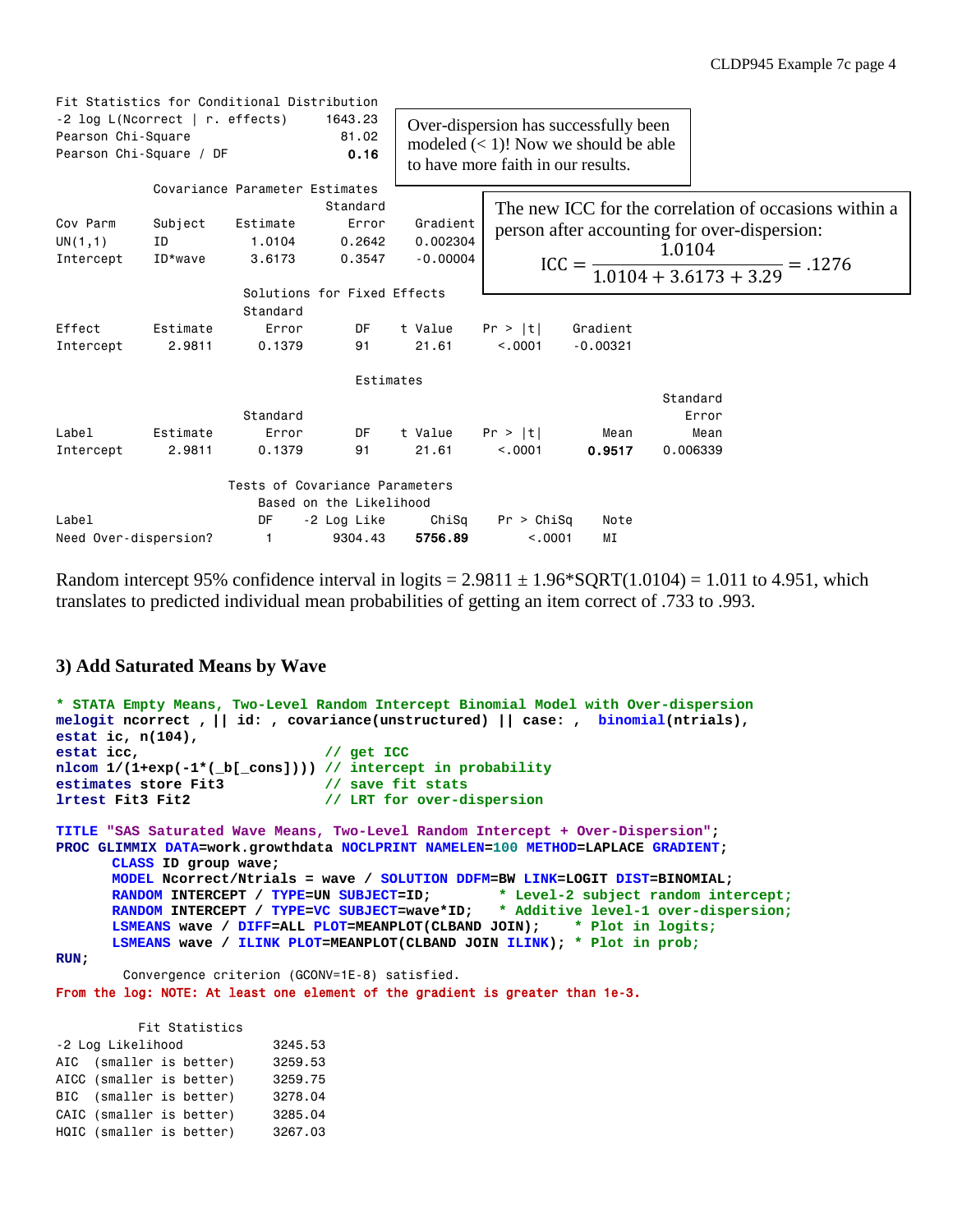

### **3) Add Random Linear Time (to allow for changing variance over time beyond influence of mean)**

```
* STATA Empty Means, Two-Level Random Intercept Binomial Model with Over-dispersion
melogit ncorrect , || id: time, covariance(unstructured) || case: , binomial(ntrials), 
estat ic, n(104),
                                       estat icc, // get ICC
nlcom 1/(1+exp(-1*(_b[_cons]))) // intercept in probability
estimates store Fit3
lrtest Fit3 Fit2 // LRT for over-dispersion
TITLE "SAS Add Random Linear Time";
PROC GLIMMIX DATA=work.growthdata NOCLPRINT NAMELEN=100 METHOD=LAPLACE GRADIENT;
        CLASS ID group wave; 
        MODEL Ncorrect/Ntrials = wave / SOLUTION DDFM=BW LINK=LOGIT DIST=BINOMIAL;
        RANDOM INTERCEPT time / TYPE=UN SUBJECT=ID; * Add level-2 subject random time s<br>RANDOM INTERCEPT / TYPE=VC SUBJECT=wave*ID; * Additive level-1 over-dispersion;
        RANDOM INTERCEPT / TYPE=VC SUBJECT=wave*ID;<br>COVTEST "Need Random Linear Time?" . 0 0 .;
                                                                COVTEST "Need Random Linear Time?" . 0 0 .; * Keep intercept and over-dispersion;
RUN;
           Convergence criterion (GCONV=1E-8) satisfied.
From the log: NOTE: At least one element of the gradient is greater than 1e-3.
```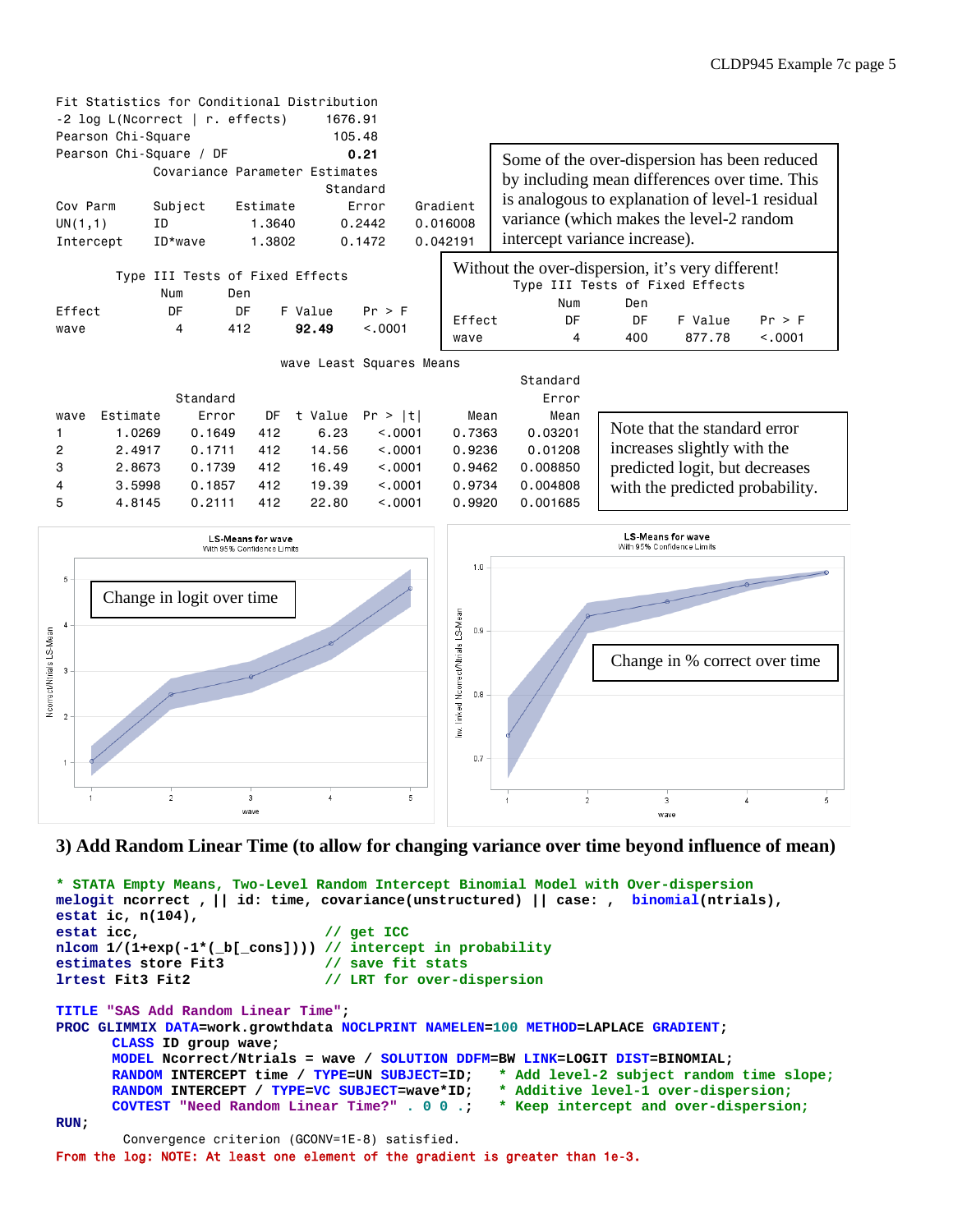|                | Fit Statistics                              |                                |                                |            |            |        |                                             |  |
|----------------|---------------------------------------------|--------------------------------|--------------------------------|------------|------------|--------|---------------------------------------------|--|
|                | -2 Log Likelihood                           |                                | 3227.57                        |            |            |        |                                             |  |
| AIC            | (smaller is better)                         |                                | 3245.57                        |            |            |        |                                             |  |
|                | AICC (smaller is better)                    |                                | 3245.93                        |            |            |        |                                             |  |
| <b>BIC</b>     | (smaller is better)                         |                                | 3269.37                        |            |            |        |                                             |  |
|                | CAIC (smaller is better)                    |                                | 3278.37                        |            |            |        |                                             |  |
|                | HQIC (smaller is better)                    |                                | 3255.21                        |            |            |        |                                             |  |
|                | Fit Statistics for Conditional Distribution |                                |                                |            |            |        |                                             |  |
|                | $-2$ log L(Ncorrect   r. effects)           |                                |                                | 1672.53    |            |        |                                             |  |
|                | Pearson Chi-Square                          |                                |                                | 103.98     |            |        |                                             |  |
|                | Pearson Chi-Square / DF                     |                                |                                | 0.20       |            |        |                                             |  |
|                |                                             |                                |                                |            |            |        |                                             |  |
|                |                                             | Covariance Parameter Estimates |                                | Standard   |            |        |                                             |  |
| Cov Parm       | Subject                                     | Estimate                       |                                | Error      | Gradient   |        |                                             |  |
| UN(1,1)        | ΙD                                          | 0.9883                         |                                | 0.2645     | $-0.00042$ |        |                                             |  |
| UN(2,1)        | ΙD                                          | 0.03870                        |                                | 0.08193    | $-0.00251$ |        |                                             |  |
| UN(2, 2)       | ΙD                                          | 0.1212                         |                                | 0.05044    | 0.00142    |        |                                             |  |
| Intercept      | ID*wave                                     | 1.1855                         |                                | 0.1498     | 0.0006     |        |                                             |  |
|                |                                             |                                |                                |            |            |        |                                             |  |
|                | Type III Tests of Fixed Effects             |                                |                                |            |            |        |                                             |  |
|                | Num                                         | Den                            |                                |            |            |        |                                             |  |
| Effect         | DF                                          | DF                             | F Value                        | $Pr$ > $F$ |            |        |                                             |  |
| wave           | 4                                           | 412                            | 65.13                          | < 0.001    |            |        |                                             |  |
|                |                                             |                                | wave Least Squares Means       |            |            |        |                                             |  |
|                |                                             |                                |                                |            |            |        | Standard                                    |  |
|                |                                             | Standard                       |                                |            |            |        | Error                                       |  |
| wave           | Estimate                                    | Error                          | DF                             | t Value    | Pr >  t    | Mean   | Mean                                        |  |
| 1              | 1.0243                                      | 0.1473                         | 412                            | 6.95       | < .0001    | 0.7358 | 0.02863                                     |  |
| $\overline{c}$ | 2.4653                                      | 0.1598                         | 412                            | 15.43      | < .0001    | 0.9217 | 0.01154                                     |  |
| 3              | 2.8662                                      | 0.1758                         | 412                            | 16.31      | < .0001    | 0.9461 | 0.008955                                    |  |
| 4              | 3.6794                                      | 0.2084                         | 412                            | 17.66      | < .0001    | 0.9754 | 0.005003                                    |  |
| 5              | 5.1063                                      | 0.2675                         | 412                            | 19.09      | < .0001    | 0.9940 | 0.001601                                    |  |
|                |                                             |                                |                                |            |            |        |                                             |  |
|                |                                             |                                | Tests of Covariance Parameters |            |            |        | Relative to previous fixed time model,      |  |
|                |                                             |                                | Based on the Likelihood        |            |            |        | $-2$ AII $(2) = 17.96$ n $\lt$ 0001 even if |  |

|                          |    | Based on the Likelinood |       | $-2\Delta L L(2) = 17.96, p < .0001$ , even if |
|--------------------------|----|-------------------------|-------|------------------------------------------------|
| Label                    | DF | -2 Loa Like             | ChiSa | COVTEST couldn't figure it out                 |
| Need Random Linear Time? |    |                         |       |                                                |

### **4) Finally, the Model of Actual Interest: Group Differences in Change over Time**

```
* STATA Add Group and Group*Wave
melogit ncorrect , || id: time, covariance(unstructured) || case: , binomial(ntrials),
estat ic, n(104),<br>contrast i.wave#i.group
                                                                        contrast i.wave#i.group // multivariate Wald tests
margins i.wave#i.group, predict(xb fixedonly) pwcompare(pveffects) // pairwise comparisons
margins i.wave#i.group, predict(xb fixedonly) // predicted logits<br>marginsplot, name(predicted_logit, replace) // plot predicted logits
marginsplot, name(predicted_logit, replace) // plot predicted logits<br>margins i.wave#i.group, predict( fixedonly) // predicted probabilities
margins i.wave#i.group, predict( fixedonly) // predicted probabilities<br>marginsplot, name(predicted_probability, replace) // plot predicted probabilities
marginsplot, name(predicted_probability, replace)
TITLE "SAS Add Group and Group*Wave"; 
PROC GLIMMIX DATA=work.growthdata NOCLPRINT NAMELEN=100 METHOD=LAPLACE GRADIENT;
        CLASS ID group wave; 
        MODEL Ncorrect/Ntrials = wave|group / SOLUTION DDFM=BW LINK=LOGIT DIST=BINOMIAL;
        RANDOM INTERCEPT time / TYPE=UN SUBJECT=ID; * Level-2 subject random int and time slope;
        RANDOM INTERCEPT / TYPE=VC SUBJECT=wave*ID; * Additive level-1 over-dispersion;<br>
LSMEANS wave*group / ILINK PLOT=MEANPLOT(CLBAND SLICEBY=group JOIN); * Plot in logits;
        LSMEANS wave*group / ILINK PLOT=MEANPLOT(CLBAND SLICEBY=group JOIN);
        LSMEANS wave*group / ILINK PLOT=MEANPLOT(CLBAND SLICEBY=group JOIN ILINK); * Plot in prob;
        LSMEANS wave*group / SLICE=group SLICEDIFF=group;<br>
LSMEANS wave*group / SLICE=wave;
                                                                             * Simple effects of group per wave;
```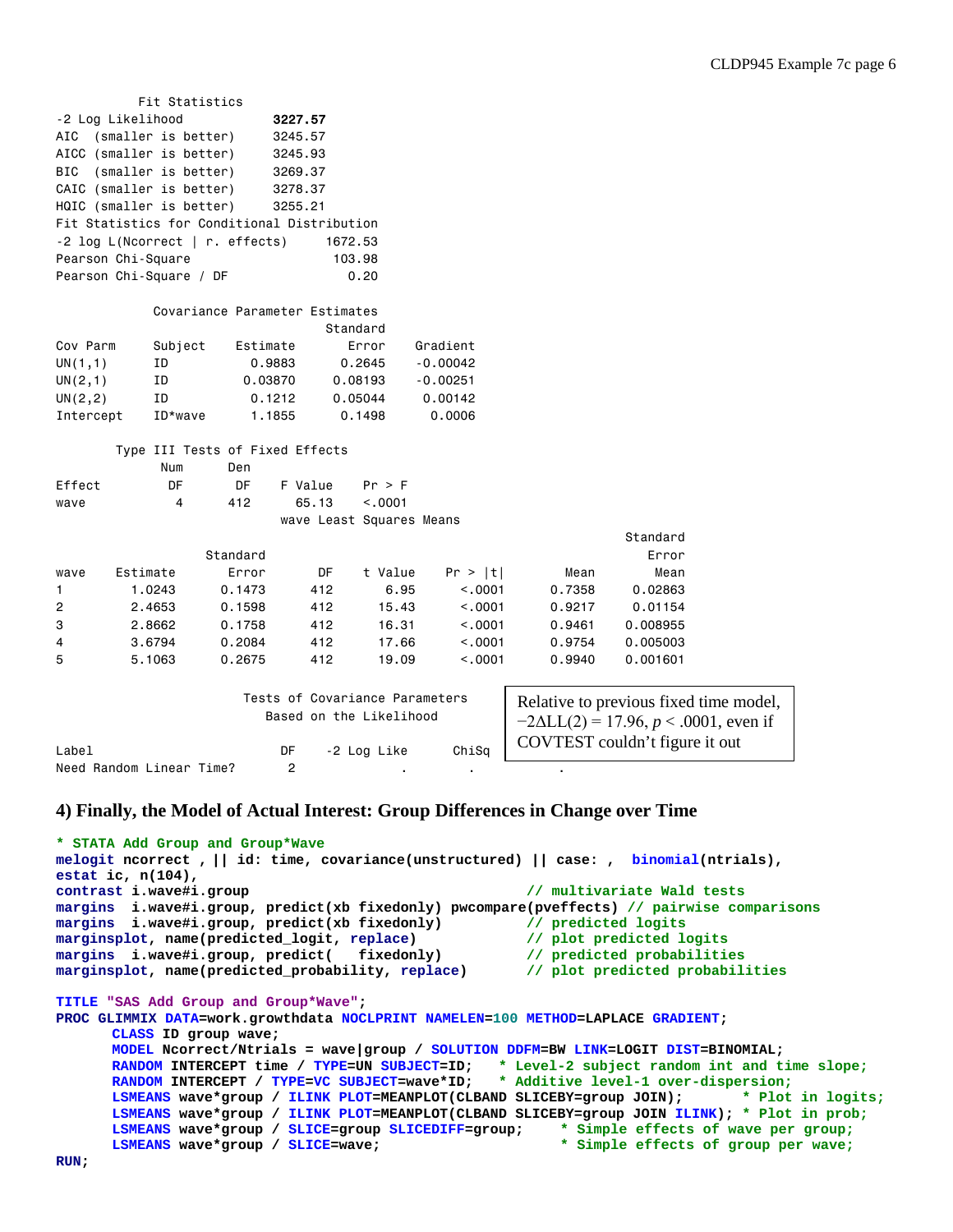### Convergence criterion (GCONV=1E-8) satisfied. From the log: NOTE: At least one element of the gradient is greater than 1e-3.

| Fit Statistics                              |         |  |  |  |  |  |
|---------------------------------------------|---------|--|--|--|--|--|
| -2 Log Likelihood                           | 3208.74 |  |  |  |  |  |
| AIC (smaller is better)                     | 3236.74 |  |  |  |  |  |
| AICC (smaller is better)                    | 3237.59 |  |  |  |  |  |
| BIC (smaller is better)                     | 3273.76 |  |  |  |  |  |
| CAIC (smaller is better)                    | 3287.76 |  |  |  |  |  |
| HQIC (smaller is better)                    | 3251.74 |  |  |  |  |  |
| Fit Statistics for Conditional Distribution |         |  |  |  |  |  |
| -2 log L(Ncorrect   r. effects)             | 1674.11 |  |  |  |  |  |
| Pearson Chi-Square                          | 105.31  |  |  |  |  |  |
| Pearson Chi-Square / DF<br>0.21             |         |  |  |  |  |  |
|                                             |         |  |  |  |  |  |

### Covariance Parameter Estimates

|           |           |          | Standard |            |
|-----------|-----------|----------|----------|------------|
| Cov Parm  | Subject   | Estimate | Error    | Gradient   |
| UN(1,1)   | ΙD        | 0.9950   | 0.2612   | 0.004742   |
| UN(2,1)   | ΙD        | 0.02209  | 0.07824  | $-0.01346$ |
| UN(2,2)   | ΙD        | 0.1008   | 0.04510  | 0.017915   |
| Intercept | $ID*wave$ | 1.1457   | 0.1449   | 0.003692   |

# Type III Tests of Fixed Effects Num Den<br>Effect DE

| Effect     | DE | DE  | F Value | Pr > F  |
|------------|----|-----|---------|---------|
| wave       | 4  | 408 | 68.42   | < 0.001 |
| group      |    | 90. | 8.32    | 0.0049  |
| group*wave | 4  | 408 | 3.82    | 0.0047  |

|            | Tests of Effect Slices for |     |         |         |  |  |
|------------|----------------------------|-----|---------|---------|--|--|
|            | group*wave Sliced By group |     |         |         |  |  |
|            | Num                        | Den |         |         |  |  |
| group      | DF                         | DF. | F Value | Pr > F  |  |  |
| NL I       | 4                          | 408 | 47.57   | < 0.001 |  |  |
| <b>SLI</b> | 4                          | 408 | 27.96   | < 0.001 |  |  |

#### Tests of Effect Slices for group\*wave Sliced By wave Den

|                | .  | --- |         |          |
|----------------|----|-----|---------|----------|
| wave           | DF | DF  | F Value | Pr > F   |
|                | 1  | 408 | 0.48    | 0.4887   |
| 2              | 1  | 408 | 2.05    | 0.1526   |
| 3              | 1  | 408 | 2.77    | 0.0967   |
| $\overline{4}$ | 1  | 408 | 18.10   | < 0.0001 |
| 5              | 1  | 408 | 4.32    | 0.0383   |
|                |    |     |         |          |

In theory we could compute pseudo- $R^2$  reductions for the effect of group on the intercept and linear slope, but the mis-match between the model for the means and variance prevents doing so here. An alternative would be to convert the F-values into standardized mean differences (e.g., Cohen's d).  $d = 2*SQRT(F/Den DF)$ 

This is the default ANOVA-style output, of which the only term that is actually useful is group\*wave.

These are the simple effects of each predictor at each level of the other, as requested by SLICE.

Also given (but not shown for brevity) by SLICEDIFF are all the pairwise differences within group between each occasion.

#### group\*wave Least Squares Means

|            |                |          |          |     |         |            |        | Standard |
|------------|----------------|----------|----------|-----|---------|------------|--------|----------|
|            |                |          | Standard |     |         |            |        | Error    |
| group      | wave           | Estimate | Error    | DF  | t Value | Pr ><br> t | Mean   | Mean     |
| NLI        |                | 1,1180   | 0.1990   | 408 | 5.62    | < 0.0001   | 0.7536 | 0.03696  |
| <b>NLI</b> | 2              | 2.6682   | 0.2144   | 408 | 12.44   | < 0.001    | 0.9351 | 0.01301  |
| <b>NLI</b> | 3              | 3.1193   | 0.2336   | 408 | 13.35   | < 0.001    | 0.9577 | 0.009468 |
| <b>NLI</b> | 4              | 4.4938   | 0.2859   | 408 | 15.72   | < 0.001    | 0.9889 | 0.003126 |
| NLI        | 5              | 5.5116   | 0.3557   | 408 | 15.50   | < 0.001    | 0.9960 | 0.001425 |
| SLI        |                | 0.9148   | 0.2154   | 408 | 4.25    | < 0.001    | 0.7140 | 0.04398  |
| SLI        | $\overline{2}$ | 2.2193   | 0.2295   | 408 | 9.67    | < 0.001    | 0.9020 | 0.02029  |
| SLI        | 3              | 2.5536   | 0.2480   | 408 | 10.30   | < 0.001    | 0.9278 | 0.01661  |
| SLI        | 4              | 2.8170   | 0.2770   | 408 | 10.17   | < 0.001    | 0.9436 | 0.01475  |
| SLI        | 5              | 4.5201   | 0.3436   | 408 | 13.15   | < 0.0001   | 0.9892 | 0.003661 |